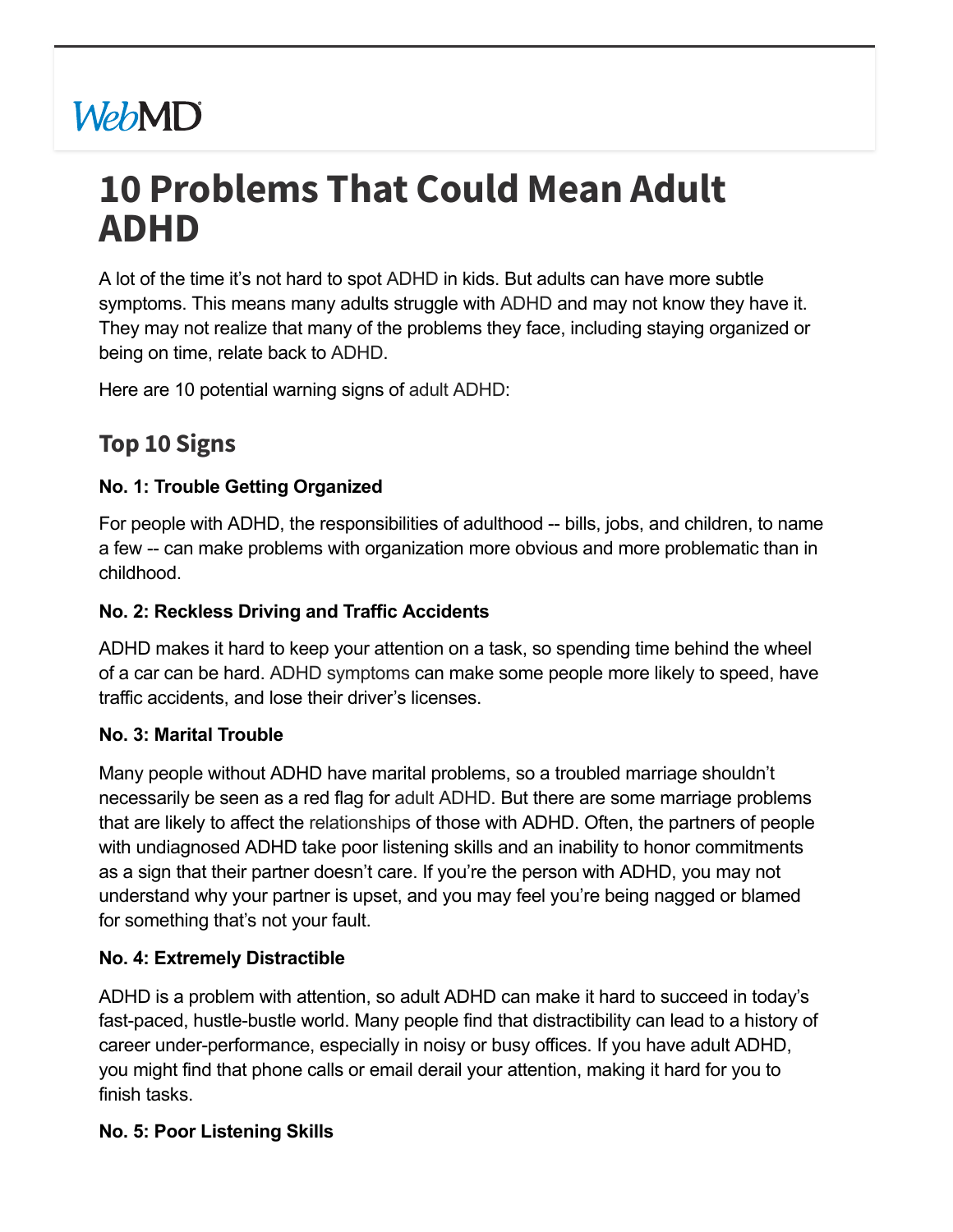Do you zone out during long business meetings? Did your husband forget to pick up your child at baseball practice, even though you called to remind him on his way home? Problems with attention result in poor listening skills in many adults with ADHD, leading to a lot of missed appointments and misunderstandings.

#### **No. 6: Restlessness, Trouble Relaxing**

While many [children](https://www.webmd.com/add-adhd/childhood-adhd/default.htm) with ADHD are "hyperactive," this ADHD symptom often appears differently in adults. Rather than bouncing off the walls, adults with ADHD are more likely to be restless or find they can't relax. If you have adult ADHD, others might describe you as edgy or tense.

#### **No. 7: Trouble Starting a Task**

Just as [children](https://www.webmd.com/add-adhd/childhood-adhd/ss/slideshow-adhd-in-children) with ADHD often put off doing homework, adults with ADHD often drag their feet when starting tasks that require a lot of attention. This [procrastination](https://www.webmd.com/add-adhd/why-do-i-waste-time) often adds to existing problems, including marital disagreements, workplace issues, and problems with friends.

#### **No. 8: Lateness**

There are many reasons for this. First, adults with ADHD are often distracted on the way to an event, maybe realizing the car needs to be washed and then noticing they're low on gas, and before they know it an hour has gone by. People with adult ADHD also tend to underestimate how much time it takes to finish a task, whether it's a major assignment at work or a simple home repair.

#### **No. 9: Angry Outbursts**

ADHD often leads to problems with controlling emotions. Many people with adult ADHD are quick to explode over minor problems. Often, they feel as if they have no control over their emotions. Many times, their anger fades as quickly as it flared, long before the people who dealt with the outburst have gotten over the incident.

#### **No. 10: Prioritizing Issues**

Often, people with adult ADHD mis-prioritize, failing to meet big obligations, like a deadline at work, while spending countless hours on something insignificant.

## **Getting a Diagnosis**

If you think you have adult ADHD, get examined by a trained and experienced mental health [professional.](https://www.webmd.com/mental-health/default.htm) It can be hard to diagnose because some possible symptoms -- like poor concentration or motivation, or relationship problems -- can also be signs of other conditions. [Depression](https://www.webmd.com/depression/default.htm) or [substance](https://www.webmd.com/mental-health/addiction/default.htm) abuse can have similar symptoms. Once you get checked out, you can get the best help for you and start feeling better.

WebMD Medical Reference | Reviewed by Smitha [Bhandari,](https://www.webmd.com/smitha-bhandari) MD on May 10, 2017

Sources Sources  $\sim$ <br>SOURCES:

National Institute of Mental Health: "Can adults have ADHD?" "What causes ADHD?" "What are the symptoms of ADHD in children?" American Association of Family Physicians: "Adult ADHD: Evaluation and Treatment in Family Medicine."